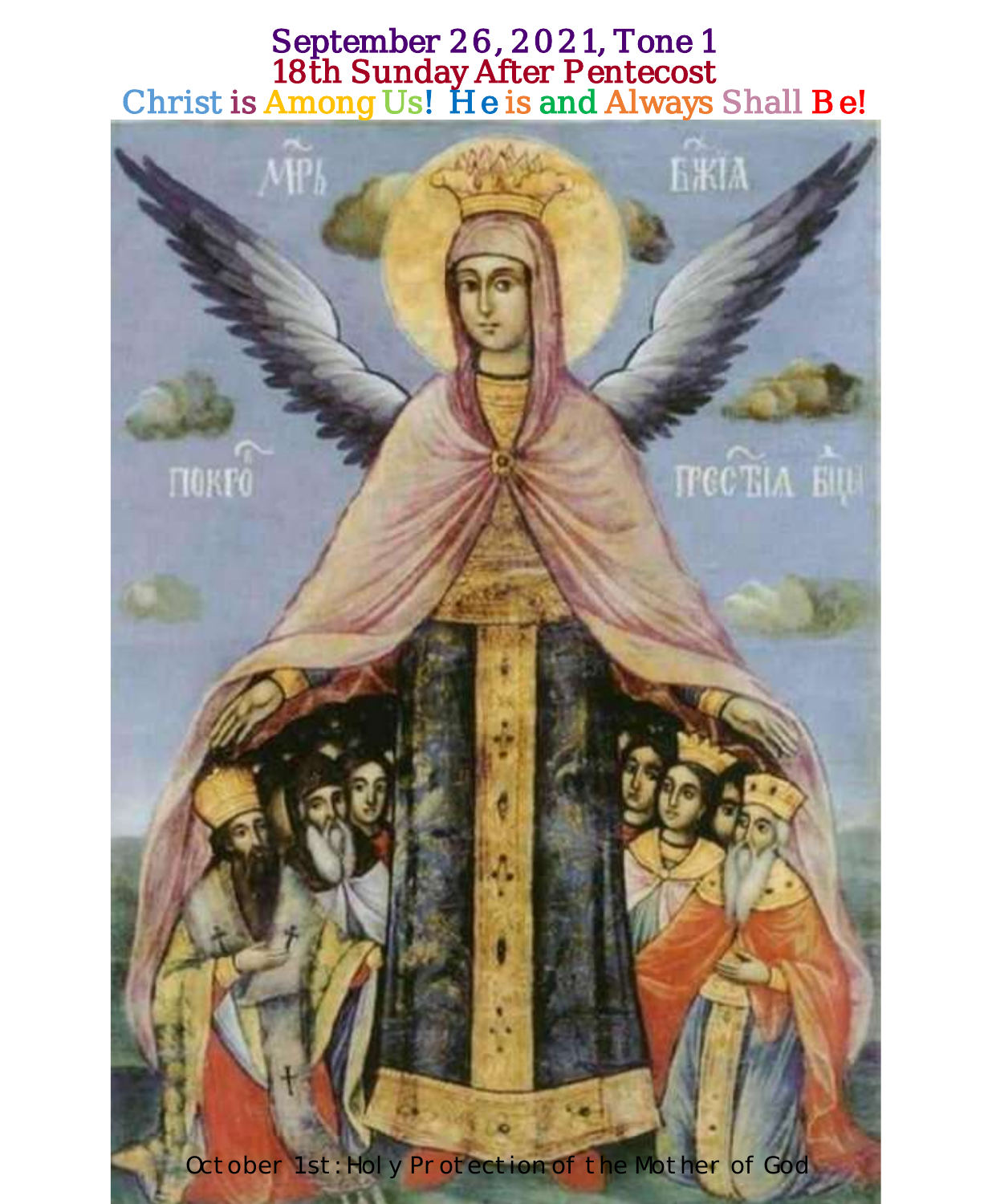**Holy Protection of Mary Byzantine Catholic Eparchy of Phoenix Most Reverend Thomas J Olmsted Apostolic Administrator** 

**Our Lady of Perpetual Help Byzantine Catholic Church 1837 Alvarado Dr. NE, Albuquerque, NM 87110 Parish office: (505) 256-1539**

**Father Artur Bubnevych, Pastor Rectory (505) 268-2877 abbaolph@gmail.com** 

**Father Christopher Zugger pastor emeritus (505) 256-1787 Frchris.zugger@gmail.com www.frchriszugger.com** 

**Father Tyler Strand (516) 661-0883 tylerastrand@yahoo.co.uk**

#### Our Gifts to the Lord **Attendance: Saturday 33; Sunday 88**

## **September 19, 2021**

| Adult tithing              | \$3,582.40 |
|----------------------------|------------|
| Non-parishioner offering   | 300.00     |
| <b>Holy Cross</b>          | 25.00      |
| <b>Building Fund</b>       | 25.00      |
| <b>Youth Activity Fund</b> | 100.00     |
| Candles                    | 47.00      |
| Book Store (9/13-9/19)     | 45.99      |
| TOTAL:                     | \$4,125.39 |

## May the Lord Bless your kindness and generosity to His House!



## **OFFICE HOURS:**

Monday—Friday 10:00 am—4:00 pm Thursday OFF

**THEOSIS:** 2nd & 4th Thursday Bible Study 6:45 pm / Zoom

## **Advisory Board**

Fr. Chris Zugger, Dan Riley, Rafael Plut, Jeff Brewer, Michael Grega, Alicia Wells

## **Finance Council**

Matthew Blain, Maria Alden

## **Confession (Mystery of Reconciliation**):

9:15—10:00 am on Sundays, before or after weekday Liturgies, or by appointment with Father

### **Mysteries of Baptism/Chrismation/ Eucharist**:

Must be arranged three months in advance.

(Pre-Jordan requirement)

## **Mystery of Crowning:**

Must be arranged six months in advance (Pre-Cana requirement)

**Sick and Shut-Ins:** It is the family's responsibility to notify the parish office when a parishioner is in the hospital or confined to home because of sickness or old age. Father will bring the confined person the Holy Mysteries on a regular basis. It is recommended that one receive the Anointing of the Sick before any major surgery. Please don't let the priest be last to know that someone is ill!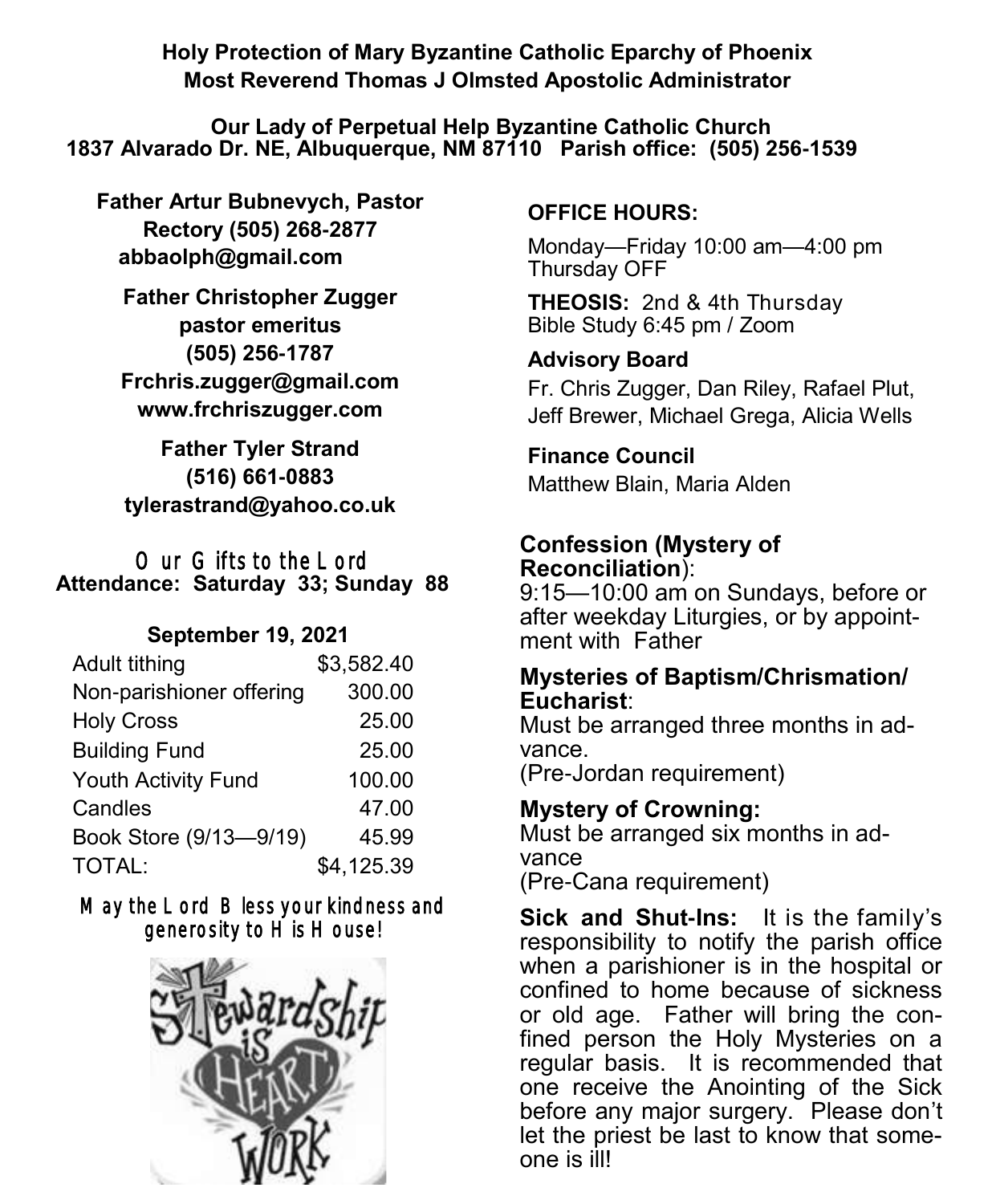Welcome to our Church! If you are looking for a spiritual home, contact Father Artur/Fr Chris or the office staff for more information. God bless you!

#### *18th Sunday After Pentecost / 2 Cor 9:6-11; Lk 5:1-11*

8:30 am Rosary; 9:00 am Matins, Confessions

- **YouTube Live** 10:00 am Divine Liturgy for Parish Family, Benefactors and Friends
- Eternal Lamp**:** + Fr John Kovach
- **Sep 27 Mon** *Callistratus and Others Martyrs / Phil 1:1-7; Lk 4:37-44*

9:00 am Divine Liturgy / God's Blessing on Sr Anastasia

#### **Sep 28 Tue** *Chariton Venerable Confessor / 2 Cor 4:6-15; Lk 6:17-23*

9:00 am Divine Liturgy / + Fr John Kovach by Svenssons

#### **Sep 29 Wed** *Cyriacus Venerable / Phil 1:12-20; Lk 5:33-39*

4:30—5:45 pm Philokalia Prayer and Discussion Group 5:30 pm OLPH Devotions 6:00 pm Divine Liturgy / + Dorothy Curl by Svenssons Fr. Chris: +Olga Bodnar

**Sep 30 Thu** *Gregory Illuminator Bishop Martyr / Phil 1:20-27; Lk 6:12-19*

#### **Oct 1 Fri** *Protection of the Theotokos / Solemn Holy Day / Heb 9:1-7; Lk 10:38-42 & 1:27-28*



9:00m am Prayer & witness in front of abortion clinic on San Mateo

6:00 pm Divine Liturgy and Mysteries of Christian Initiation for Theodore Fogg Fr. Chris: +Margaret Kneafsey by Svenssons

#### **Oct 2 Sat Cyprian Bishop Martyr / 1 Cor 15:58-16:3; Lk 5:17-26**

9:00 am Animal Blessing in front of the outdoor shrine on the patio

#### **Oct 3 Sun** *19th Sunday After Pentecost / 2 Cor 11:31-12:9; Lk 6:31-36*

4:00 pm Great Vespers (YouTube Live) Hebrew Scriptures for Sunday: 1 John 3:21-4:6; 1 John 4:11-16; 1 John 4:20-5:5 5:00 pm Divine Liturgy / + Gloria Hrivnak by Pam Pettit

#### **YouTube LIVE** 8:30 am Rosary; 9:00 am Matins, Confessions 10:00 am Divine Liturgy for Parish Family, Benefactors and Friends Eternal Lamp: Intention of Talamante Family by Friend

**YOUTUBE LIVE-STREAMING**: OLPH Sunday / Holy Day Liturgies are available on YouTube. The link is [https://youtube.com/c/olphmedia.](https://youtube.com/c/olphmedia) Please click the "Subscribe" button to make it easier for you to find the channel in the future. Please, send your feedback about the quality of the live stream / comments / suggestions to Dan Riley: [riley.dan@gmail.com](mailto:riley.dan@gmail.com)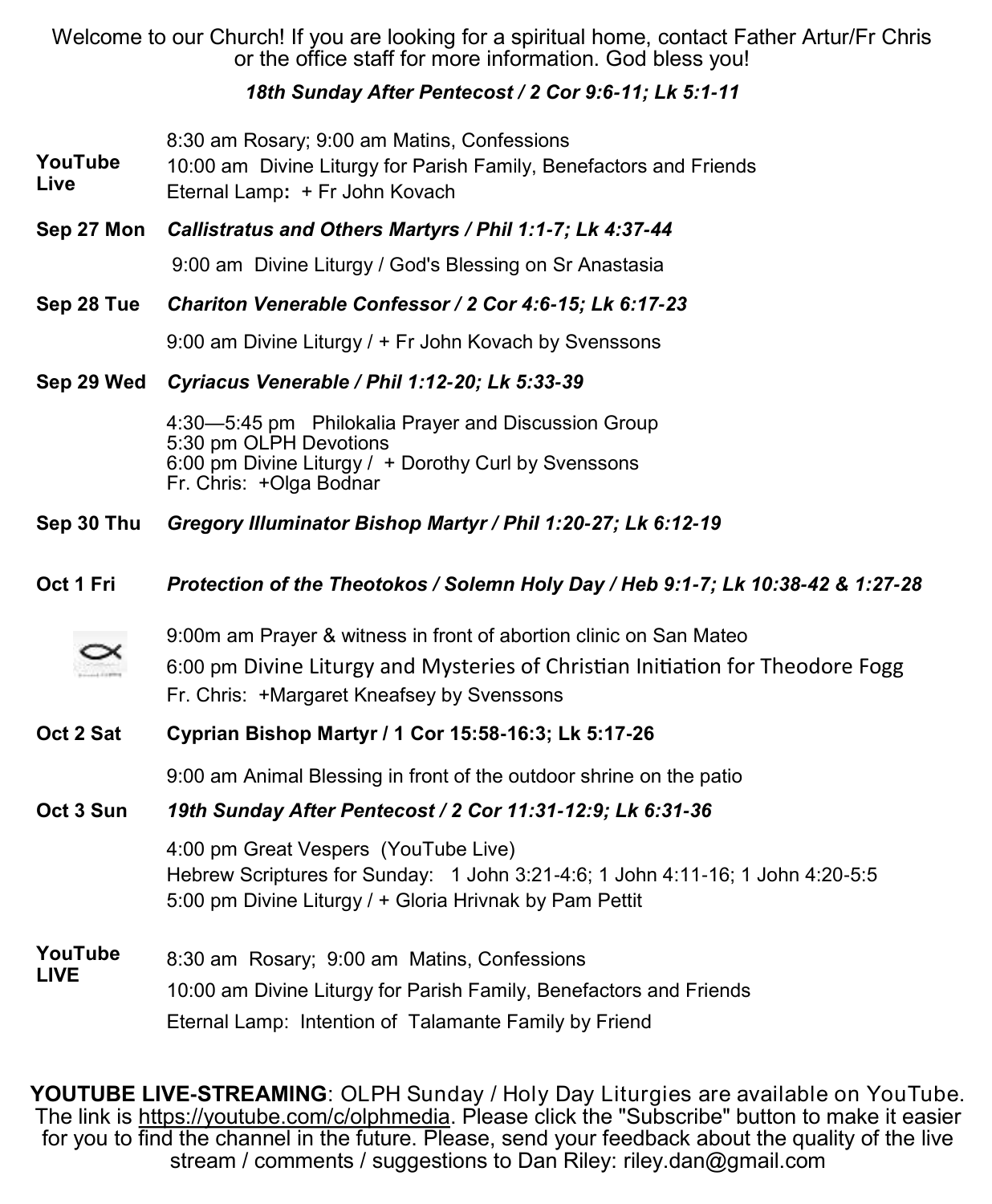### **Remember Those Who Request Our Prayers:**

Physician and Help of Those in sickness, Redeemer and Savior of the infirm; O Master and Lord of all, grant healing to your servants. Be clement, show mercy to those who have sinned much, and deliver them, O Christ, from their Iniquities, that they may glorify your might divine

Sharif Rabadi Jenny Ford Priscilla Hughes Marilyn Fore Sven & Barbara Svensson Laurie Bienz Brent Dodson-Sands John & Maria Alden Lara Davis Jessica Pieniadz Rhonda Glasscock Buster Miscusi Barbara De Lap Irene Bradley Soriah Chavez Abraham Haddad

Marianne Gerace Lori Medina Michael Baron Gabriel Preisler Todd Bailey Fr Chris Zugger Marcie Dark

Paola Terlaza Ruth Sousa Linda Granci Vicki Frank Christopher Barlow Tracy McTernan Scott Fafrak Jordan Smith Rebecca Baia Janet Worthington Patti Klinkovsky Matt Williamson

#### **Intentions of the Rosary:**

1st Decade: Help for persecuted Catholics, especially in communist and Islamic states

2nd Decade: Spiritual and physical growth of our parish and the Byzantine Catholic Church

3rd Decade: Increase in vocations to priesthood, diaconate, and consecrated life to serve the Byzantine Catholic Church 4th Decade: Repose of the souls who have no one praying for them

5th Decade: Healing of the sick in body, mind and soul

#### **Holy Father's Intentions for September An Environmentally Sustainable Lifestyle**

We pray that we all will make courageous choices for a simple and environmentally sustainable lifestyle, rejoicing in our young people who are resolutely committed to this.



Vocation Icon Today: Carol Donlin Next Sunday: Pam Pettit

"When they had brought their boats to shore, they left everything and followed him." Have you seen the Lord work in your life in such a powerful way that you would consider leaving everything to follow him? This is the response of the apostles in today's gospel reading. The Church is fortified by men and women who follow him as priests, deacons, monks and nuns. If you may be hearing this call, Contact the Vocations Office at 206-329-9219 or email: [vocations@ephx.org](mailto:vocations@ephx.org%20) 

| <b>September Birthdays</b> | <b>October Birthdays</b> |                      |
|----------------------------|--------------------------|----------------------|
| Colin Herring, 9/24        | Philip Leahy, 10/1       | Daniel Fogg, 10/7    |
| Genifer Dodd, 9/26         | Keith McNeil, 10/2       | Samia Rabadi, 10/7   |
| Maria Alden, 9/29          | Pauline Blain, 10/3      | Brook Jilek, 10/8    |
|                            | Patricio Chavez, 10/3    | Joshua Montano, 10/8 |

*Grant O Lord to your faithful servants Many Happy & Blessed Years*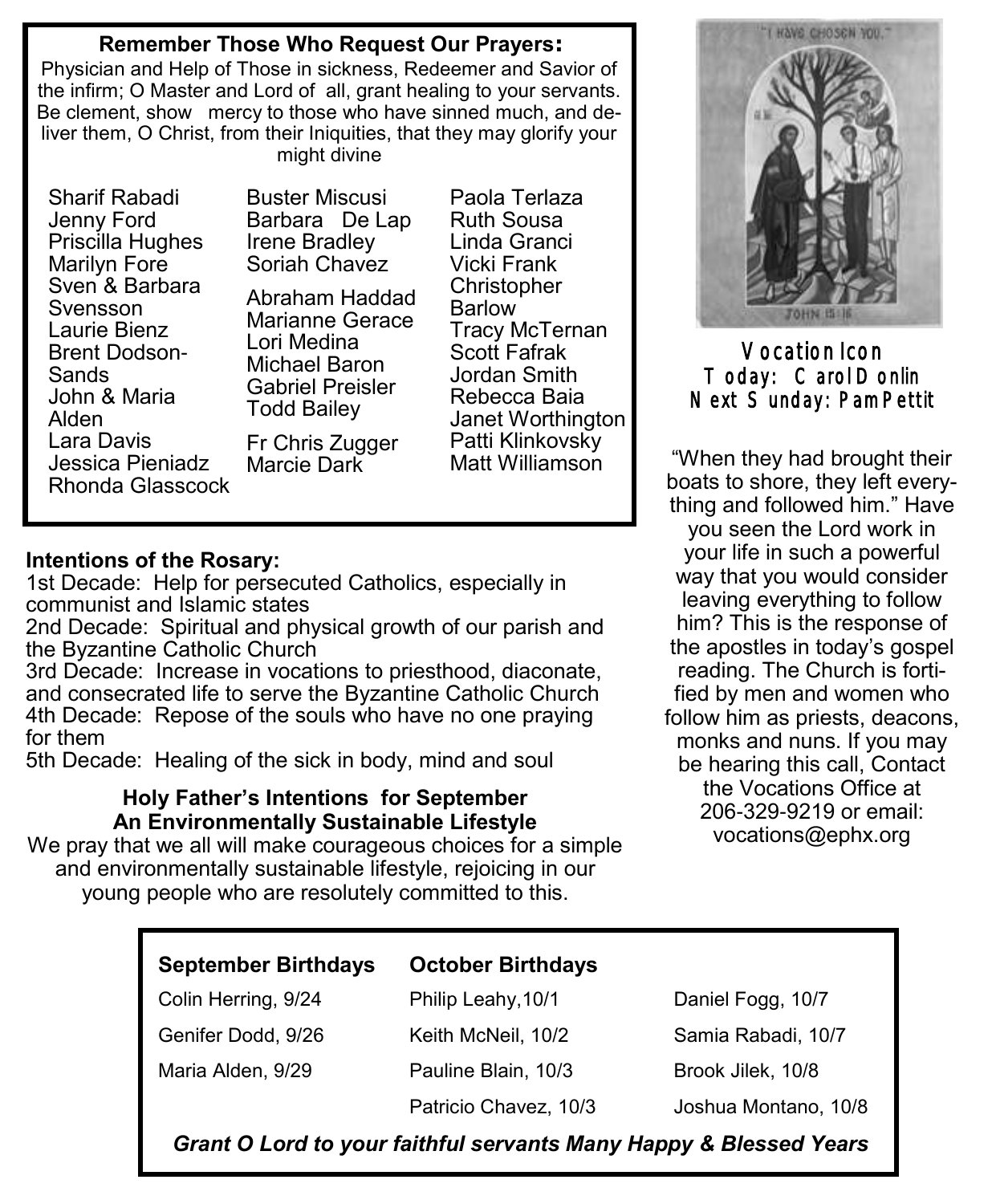## **October 3, 2021**  Cantor: Evie Jilek Reader: Brook Jilek

Altar Server: Michael Grega Trojca: Elizabeth & Jacob Montano Counters: Rafael Plut, Ann Rajala

#### **Propers for 10/3/2021 19th Sunday after Pentecost** / **Tone 2 Troparion (Tone 2) -** DL 130

*v. Glory...* 

**Kontakion (Tone 2) -** DL 131

*v. Now & Ever...*

**Theotokion** - DL 406

**Prokeimenon & Alleluia -** DL 132

**Our Father**- DL 67 **Communion Hymn -** DL 79

## **OLPH Prayer Warriors**

Sunday (Zoom). Send your prayer requests to Patricia at pocb@unm.edu THE PRAYER WARRIORS IS OPEN TO EVERYONE--WOMEN, MEN, & CHILDREN (children who have their parents' permission)! Please join us!! 10/3 Praise/Worship 10/10 Midnight 10/17 Forgiveness Part I 10/24 Forgiveness Part II

# **Barbara's Hall Report**

Well, no food again this week but I have a feeling that will change for the next change for the next couple of weeks!

## **Coming Events—Mark Your Calendars Now**

| Tue Oct 5                | 6:00 pm Advisory Board Meeting                                                                          |
|--------------------------|---------------------------------------------------------------------------------------------------------|
| Tue Oct 12<br>Wed Oct 13 | <b>Father Chris 40th Anniversary</b><br>6:00 pm Divine Liturgy<br>6:00 pm Dinner at the Sheraton Uptown |
| Sat Oct 16               | 8:30 am—3:00 pm Women's Day of<br>Reflection                                                            |
| Oct 18-22                | Clergy Retreat in Phoenix, AZ                                                                           |
| Mon Nov. 8               | <b>Archangel Michael &amp; All Angels</b><br>Solemn Holy Day<br>6:00 pm Divine Liturgy                  |
| Mon Nov. 15              | Start of Phillip's Fast                                                                                 |
| Thu Nov 25               | Thanksgiving Day<br>9:00 am Divine Liturgy                                                              |
| Mon Dec 6                | Feast of St. Nicholas / Solemn Holy Day<br>6:00 pm Divine Liturgy                                       |
| Wed Dec 8                | Feast of the Maternity of St. Anna<br><b>Solemn Holy Day</b><br>6:00 pm Divine Liturgy                  |

## **ANNUAL BLESSING OF ANIMANLS**

Saturday October 2nd at 9.00am in front of the outdoor shrine on the patio

### **THE BYZANTINE CATHOLIC EPARCHY OF PHOENIX**

subscribes to the *Charter for the Protection of Children and Young People*

adopted by the United States Catholic Conference of Bishops:

## **Dcn. Michael Hanafin**

Safe Environment Program Coordinator Cell: (480) 387-5182 Email: dcnhanafin@ephx.org **Sbdcn. Paul F. Kilroy**

Asst. Safe Environment Program Coordinator Office: (602) 861-9778 / Cell: (702) 498-5972 Email: [sbdcnkilroy@ephx.org](mailto:sbdcnkilroy@ephx.org)

## **Dr. Caroline Bonham**

Victim Assist Coordinator - Cell: (505) 314-3943 Email: [victimassistanceofphoenix@gmail.com](mailto:victimassistanceofphoenix@gmail.com)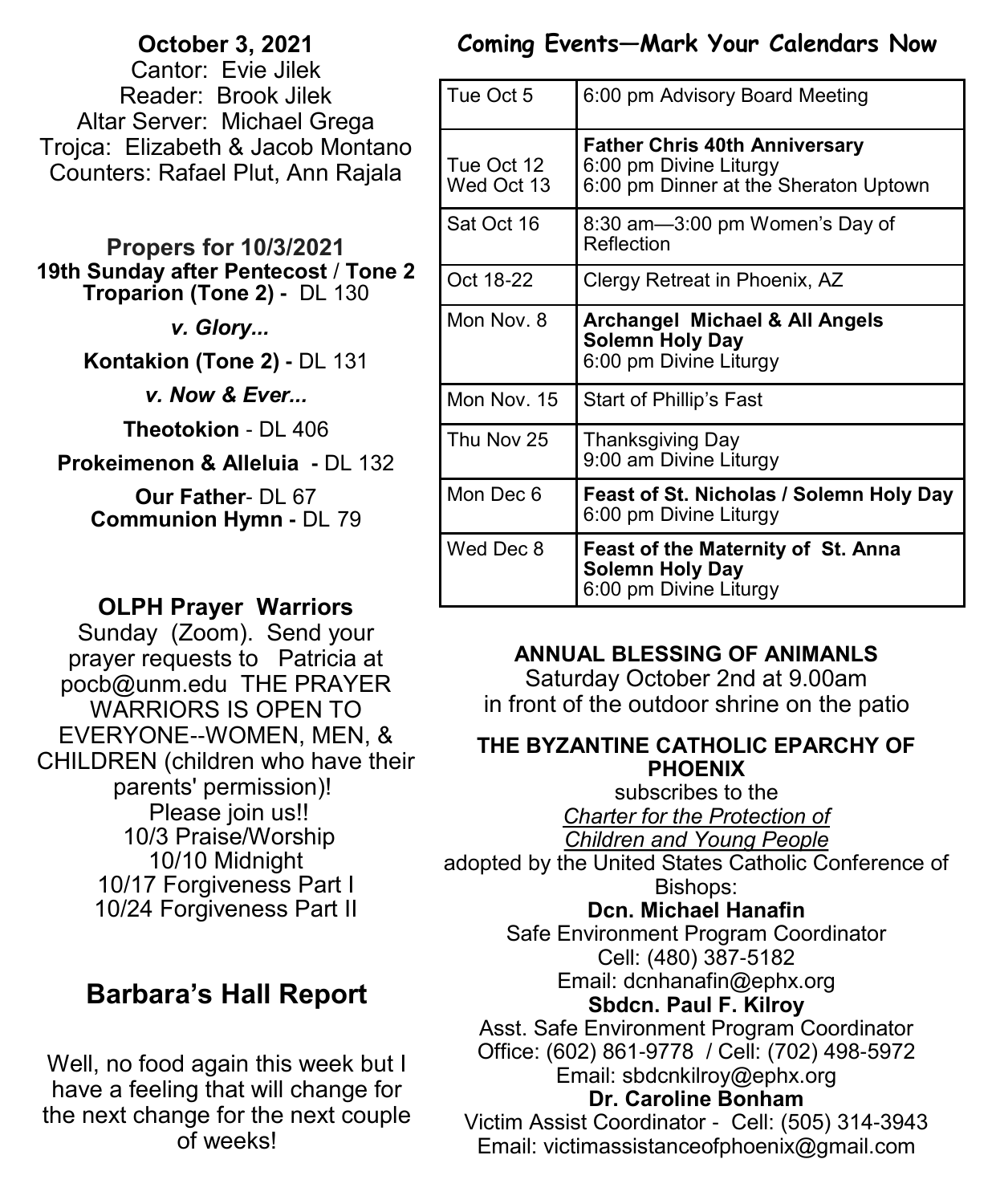**Confessions on Sunday morning,** beginning at 9 am during the Matins. Please line up on the north wall, near the hall door. Father Chris will usually stop hearing confessions when the Liturgy reaches the "Holy God." However, if you are still in line waiting, he will instruct you to go into the hall after the Liturgy, and he will meet you at the door of the old sacristy, next to the statue of Saint Joseph. He will then hear the confessions of all those who could not make theirs earlier.

**Anniversary** Father Chris will be observing his 40th anniversary of ordination to the priesthood with a Divine Liturgy on Tuesday October 12 at 6:00 pm and a celebratory dinner at the Sheraton uptown on October 13 at 6:00 pm. The invitations were sent last week. **Please RSVP by Sept 30**.

**Last Sunday, we prayed for ECF students and teachers**, that God may strengthen them in their good work of growing in faith, love and knowledge of God through catechesis. We ask you to keep them in your prayers, to encourage the students, their parents and their teachers to persevere in their studies, and to support and thank those who have accepted the responsibility of catechesis for our children as a gift of their time, energy and dedication.

In order to pass on the faith of our Church, we must take hold of it ourselves! What are you doing to nourish your spiritual life and your knowledge of the beautiful faith of our Church? There are many resources available at our parish Gift Shop. You can also visit [GodWithUsBooks.org](http://www.godwithusbooks.org/) or [GodWithUsOnline.org](http://www.godwithusonline.org/) for books, videos, webinars, further resources and study guides to strengthen you in your confidence to share the faith of our Church with others.

#### **Eparchial Appeal 2021 FINAL REPORT**

The goal for our parish: \$29,904.86 Collected: \$19,299.66 Participation: registered OLPH families, 60; contributed to date, 47. THANK YOU and May God Reward you for generous and sacrificial response. His MERCY to OLH is amazing!

**ONLINE GIVING / ONLINE TITHING** is available on our website:

For those parishioners who can't attend in person or traveling or anyone who find this more convenient, we just set up a new way to tithe online using your credit card or debit card information. You can do a one-time donation or setup weekly donations!! You will receive a receipt and statement immediately after donating. The software takes a very small percentage of the donation, but its worth it for the ease of the system. You can donate using your computer / smartphone at: <https://www.olphnm.org/giving>Thank you

**Dear Parish Family, 40 DAYS FOR LIFE** begins on Wednesday September 22nd. Over 19,000 lives have been saved since 2007 from all of the 40 Days for Life locations. PDL has hosted 40 Days for Life in Albuquerque every Spring and Fall since it began and lives have been saved each time right here in Albuquerque. Many more can be saved when we pray, fast, and witness for Life!!! As usual every parish has a designated day to come pray and witness the Sanctity of Life in front of the abortion clinic on San Mateo or Lomas. Our Parish is scheduled on **Friday October 1st and Friday October 29**. See flyers on greeting table or bulletin board in the hall for more info.

#### **What: OLPH Women's Day of Reflection 2021 When: Saturday, October 16 Where: Our Lady of Perpetual Help Byzantine Catholic Church**

Reminder: Ladies, if you are planning on attending our October 16 Day of Reflection on peace of heart, don't forget to give your completed registration and payment to Mary Blain or Cindy Loescher before the end of September.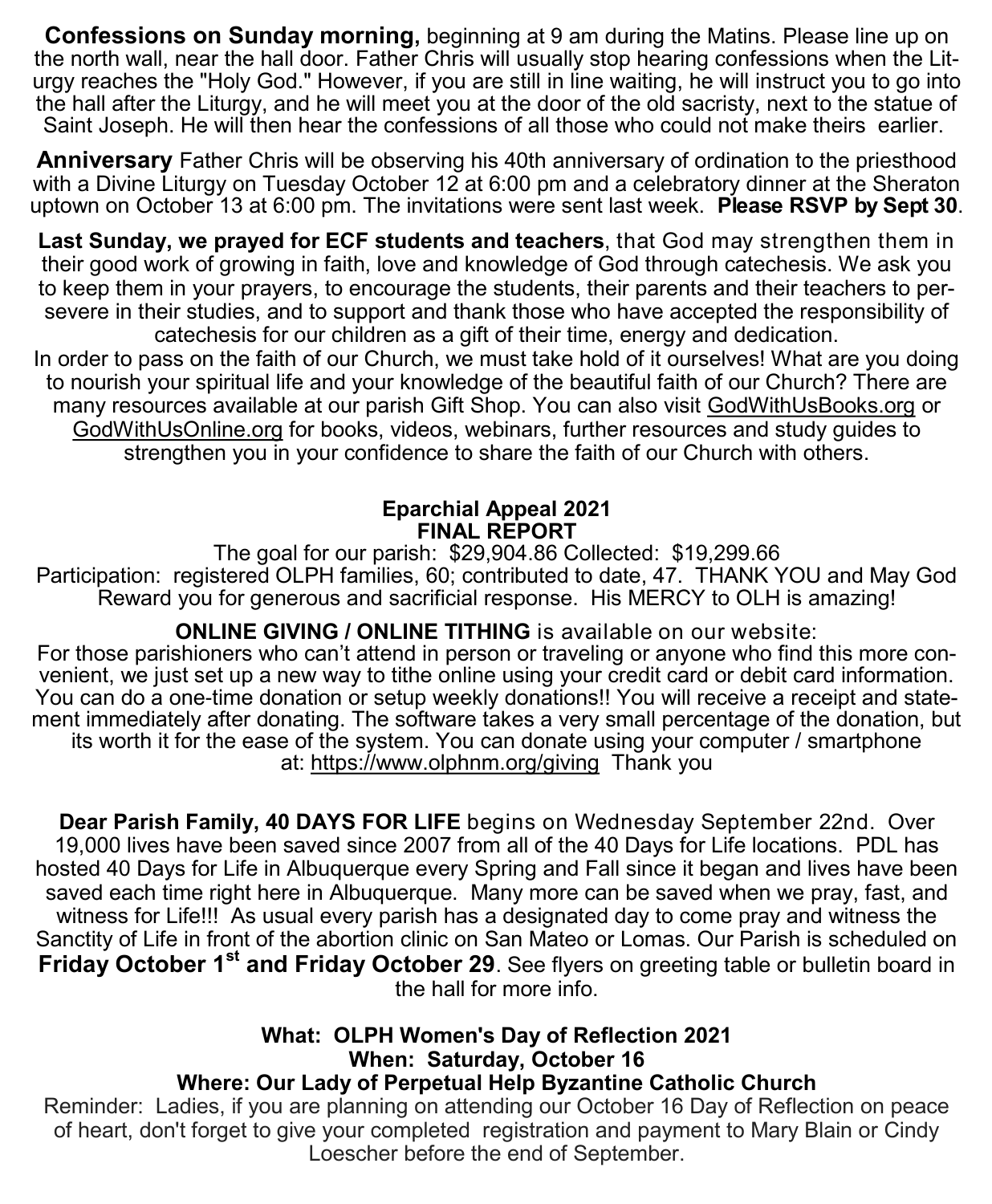#### **St Wenceslaus**

Sept 28 - St Wenceslaus - The popular Christmas carol is based on the life of this Czech prince, a devout Catholic and Duke of Bohemia.

The country was divided between Wenceslaus' duchy and a new territory created by his brother, aptly named Boleslaus the Cruel. Wenceslaus was raised in the Faith by his father and his grandmother St. Ludmilla. She was converted by Saints Cyril and Methodius. Ludmilla was martyred by Wenceslaus' pagan mother in 921.

After his father's death, Wenceslaus took the throne as a teenager, even though he wanted to be a monk. He was deeply loved by his people for his gentleness and charity to the poor. Boleslaus wanted the throne for himself, and invited Wenceslaus to Mass. He then killed his brother and his faithful servant Podevin, who is mentioned in the carol as his helper in charity, at the very door of the church, on September 28, 929. Wenceslaus' last words were "Brother, I forgive you." Boleslaus repented in 932, due to the many miracles at his brother's tomb, and he moved the body to Saint Vitus cathedral in Prague. The tombs of king and servant are pilgrimage sites.

Wenceslaus, as a "just king," became a model for medieval kings and princes, in that their power was to derive from their charity and piety, not through the accident of birth. He is the patron of Bohemia and the Czech nation.

#### **Protection of the Mother of God**

October 1, is the patronal feast of our eparchy: the Holy Protection of the Mother of God (*Pokrov* in Slavonic). This feast, on the first day of October, celebrates the reality of Mary, the Mother of God (Theotokos) interceding for us before the throne of the Almighty. The oldest Byzantine Catholic eparchy, Mukachevo, is also under this title.

**Our Lady, the Holy Mother of God, spends eternity praying for her children to turn to God. She is perpetually praying on our behalf. On this feast of the Holy Protection during such challenging times, let us come together at the services and pray fervently that we will be true to her, and above all, true to her Divine Son and His Gospel, and so repent of our sins in order to be closer to Christ. The United States is dedicated to her Immaculate Conception, so we are especially close to her!**

Its origins lie in events in old Constantinople, either when the city was under attack in the years 864-867 by the pagan Rus' or in 911 when the Avars threatened (or perhaps Our Lady appeared at each crisis). Worshippers had filled the Blachernae church in which the robes of the Virgin Mary were kept during in 911 when **Saint Andrew, a Fool-for-Christ's Sake**, who was a Slav, and his disciple **St Epiphanius,** a Greek, saw the Virgin Mary appear in the dome of the church, extending her veil out over the assembly. She was surrounded by angels and ranks of the saints. Our Lady descended from the dome, escorted by Saints John the Baptist and John the Theologian, and went to the ambon, or bema, which in those days was a central raised pulpit in the center of the church, instead of the curved step in front of the royal doors of today. There she bowed her head and began to cry. Finally, she spread out her veil over the people, and ascended to the dome, and then disappeared. At this point, the attackers withdrew and the city was spared.